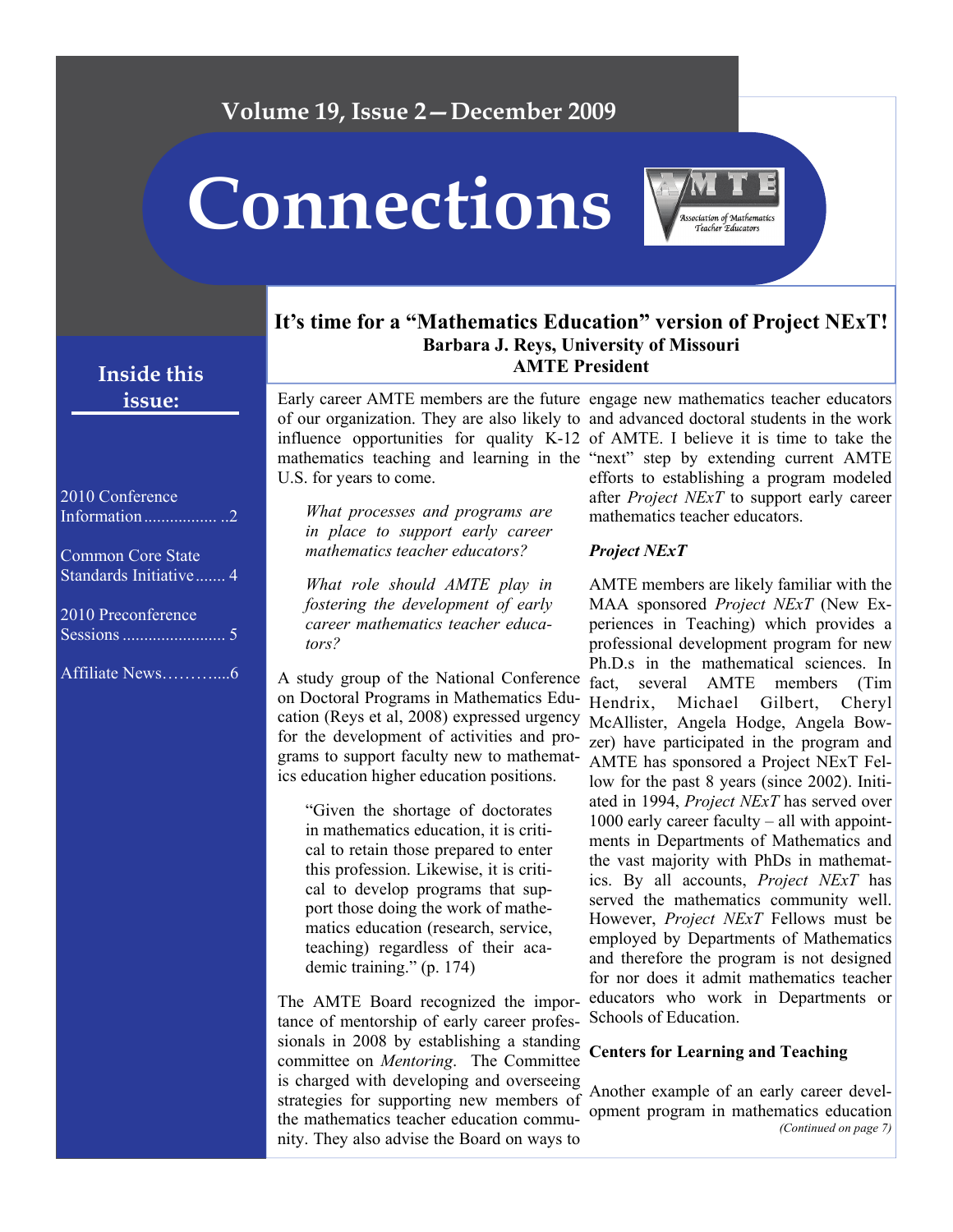#### **Page 2**

**The Association of Mathematics Teacher Educators http://www.amte.net** 

**President**  Barbara Reys Dept. of Learning, Teaching & Curriculum University of Missouri (573) 882-8744 [reysb@missouri.edu](mailto:reysb@missouri.edu)

**Past President** Jenny Bay-Williams Department of Teaching & Learning University of Louisville [j.baywilliams@louisville.edu](mailto:j.baywilliams@louisville.edu) 

**Secretary** M. Lynn Breyfogle Department of Mathematics Bucknell University [lynn.breyfogle@bucknell.edu](mailto:lynn.breyfogle@bucknell.edu)

**Treasurer** W. Gary Martin Department of Curriculum & Teaching Auburn University [martiwg@auburn.edu](mailto:martiwg@auburn.edu)

**Board Members at Large**  Fran Arbaugh Department of Curriculum & Instruction The Pennsylvania State University arbaugh@psu.edu

Gladis Kersaint Department of Secondary Education University of South Florida [kersaint@coe.usf.edu](mailto:kersaint@coe.usf.edu)

Randy Philipp School of Teacher Education San Diego State University [rphilipp@mail.sdsu.edu](mailto:rphilipp@mail.sdsu.edu)

**Executive Director** Nadine Bezuk San Diego State University 6475 Alvarado Road, Suite 206 San Diego, CA 92120 [nbezuk@mail.sdsu.edu](mailto:nbezuk@mail.sdsu.edu)

**Affiliate Director**  Sandi Cooper Department of Curriculum & Instruction Baylor University Sandra Cooper@baylor.edu

**Conference Director**  Susan Gay Department of Curriculum & Teaching University of Kansas [sgay@ku.edu](mailto:sgay@ku.edu)

**Publications Director**  Alfinio Flores Department of Mathematical Sciences University of Delaware [alfinio@math.udel.edu](mailto:alfinio@math.udel.edu)

**Sponsorship Liaison**  Juli Dixon College of Education University of Central Florida [jkdixon@mail.ucf.edu](mailto:jkdixon@mail.ucf.edu)

**Sponsorship Co-Liaison**  Thomasenia Lott Adams School of Teaching and Learning University of Florida tla@coe.ufl.edu

# **AMTE'S 2010 Annual Conference**

**The Association of Mathematics Teacher Educators (AMTE) Fourteenth Annual Conference Irvine, CA January 28 – 30, 2010** 

Conference Information and Highlighted Sessions

The Fourteenth Annual Conference will be held at the Hyatt Regency Hotel in Irvine, California from Thursday, January 28 through Saturday, January 30, 2010. Conference sessions begin on Thursday afternoon at 1:00 p.m. The conference will conclude at 2:30 p.m. on Saturday. **The conference registration deadline is December 4, 2009**.

The Thursday General Session from 5:00 to 6:30 p.m. will be led by Henry Kepner, William McCallum, and Glenda Lappan. The focus of this session will be the common core state standards. The presenters will provide an update on the driving forces behind and a status of these standards along with a discussion of implications for children and mathematics education. An afternoon break will be provided on Thursday, but dinner Thursday evening is on your own.

Conference sessions will begin on Friday at 8:00 a.m. Highlights include a presentation by this year's Award Winner for Service to Mathematics Teacher Education, Francis (Skip) Fennell, and last year's Early Career Award Winner, John Lannin. Beginning at 5:00 p.m., the Judith Jacobs Lecture will be given by James Hiebert from the University of Delaware; the title of his presentation is "Building Knowledge for Helping Teachers Learn to Teach: An Alternative Path for Teacher Education." Friday's continental breakfast, lunch, and dinner are included with the registration fee along with morning and afternoon breaks.

Conference sessions will begin on Saturday at 8:00 a.m. Continental breakfast and lunch are included with the registration fee. The AMTE Business Meeting will be held during lunch. The Closing Session will be presented by Sharon Feiman-Nemser from Brandeis University; the title of her presentation is "Thinking about Teacher Learning."

**2010 AMTE Annual Conference Dates to Remember:** 

**Regular Registration Deadline: December 4, 2009** 

**Deadline for Hotel Reservations: December 4, 2009** 

**Conference Dates: January 28-30, 2010**

Comments, questions, and submissions for AMTE *Connections* should be directed to: Libby Knott, AMTE *Connections* Editor, Department of Mathematics, Washington State University, P.O. Box 3113, Pullman, WA 99164-3113 [lknott@wsu.edu](mailto:lknott@wsu.edu)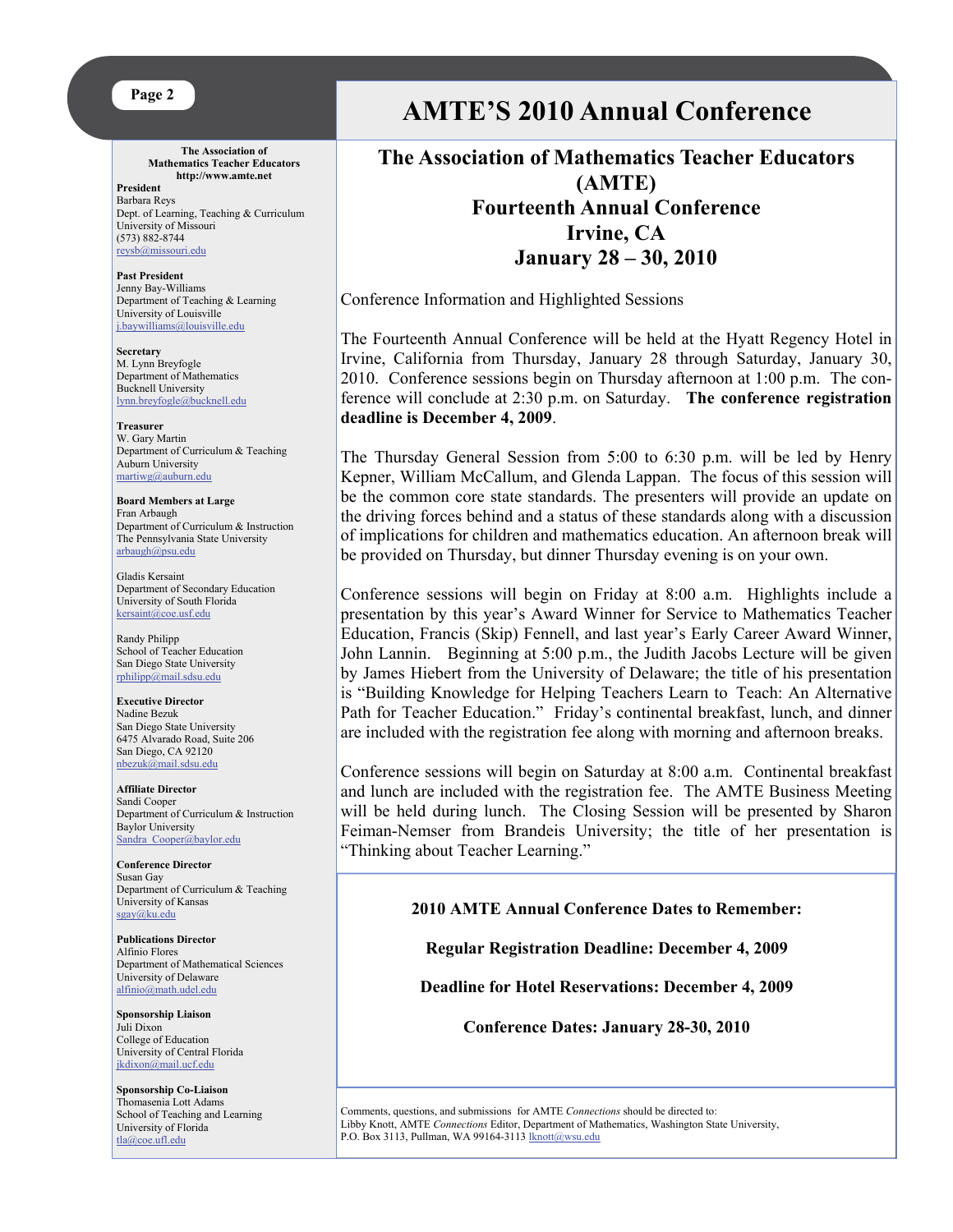# **AMTE Annual Conference (cont'd)**

Other meetings during the conference will include an opportunity for AMTE committees to meet during lunch on Friday and an opportunity for members of AMTE affiliates to meet during breakfast on Saturday.

The preliminary program link is on the AMTE website. The program information will be updated over the next few weeks and a final program will be posted by early January. Information about traveling to Irvine, CA and the Hyatt Regency Hotel is on the AMTE website.

Preconference sessions are being held during the morning on Thursday, January 28. A list of those is on page 5 of this Newsletter, and more detailed information about each session and how to register is on the [AMTE website](http://AMTE.net).

We have a limited block of reduced-price rooms available at \$159/night (single or double occupancy) at the Hyatt Regency Hotel. We encourage you to reserve your room soon either online via the AMTE website or by calling the toll-free number below. Be sure to mention the AMTE Conference when you call. **Make your hotel room reservation by Friday, December 4, 2009** to get our special conference rate. Please be aware that the conference block may be sold out by this date. Once the room block is full, the hotel will accept reservations at the hotel's prevailing rate and only on a space-available basis.

Hyatt Regency Irvine 17900 Jamboree Blvd. Irvine, CA 92614 949-975-1234 Reservations (toll-free): 1-800-233-1234 (mention AMTE)

We look forward to seeing you in January in sunny and warm California!

*Don't forget to register for the AMTE Annual Conference in Irvine, CA, January 28-30th.* 

*The regular registration deadline and the hotel registration deadline is December 4th.* 

## **AN IMPORTANT MESSAGE FROM THE AMTE MENTORING COMMITTEE**

If you are a new faculty member (or soon to be one), we want to invite you to join us at the AMTE 2010 conference. When you register, please identify that you are interested in connecting with the AMTE mentoring committee. The mentoring committee is looking forward to interacting with new mathematics educators at the conference as well as at a social hour on Friday. We hope to see you there!

Mary Enderson mcenders@mtsu.edu

> *AMTE Connections December 2009*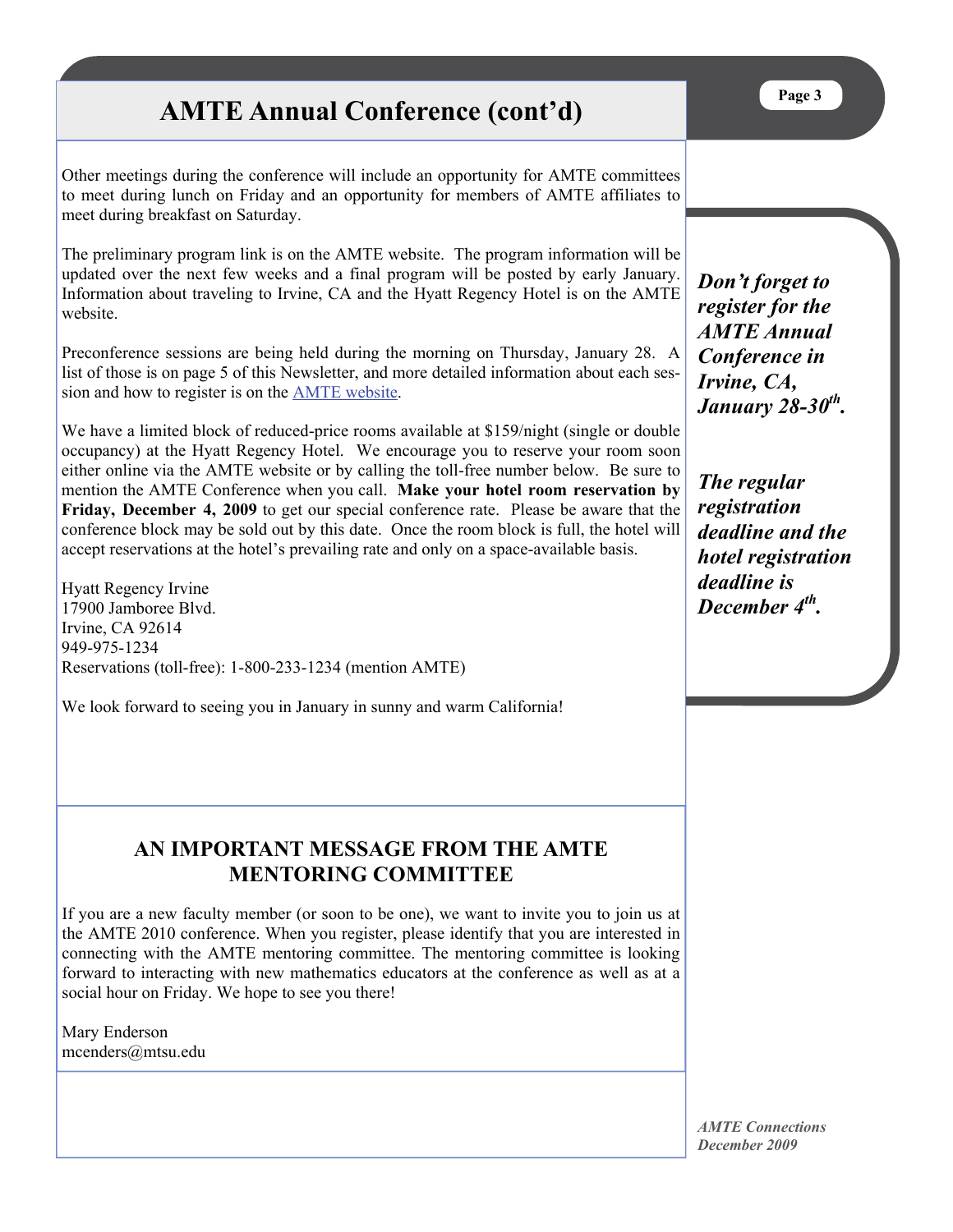# **Common Core State Standards Initiative**

## **Common Core State Standards Initiative: How will it impact AMTE members?**

Lappan and Hank Kepner will provide an overview current information, see: of the initiative and discuss its implications for <http://www.corestandards.org/> AMTE members. Provided here is a brief overview of the work. The AMTE Board urges members to AMTE Members currently involved in the work: become informed about the initiative and to contribute by providing feedback.

Governors and state commissioners of education from 48 states (all but Alaska and Texas) have committed to a state-led process to develop a common Validation Committee: core of state standards in English-language arts and mathematics for grades K-12. The first step, nearly complete as of December 1, 2009, is the articulation of "college- and career-readiness standards" in both subject areas. The current draft is available at: <http://www.CoreStandards.org/Standards/index.htm>. K-12 Standards Work Team: These standards outline what students are expected to know and be able to do upon graduation from high school to ensure readiness for entry-level, credit -bearing, academic college courses and iworkforce training programs. Current work is underway to develop K-12 (grade-by-grade) standards in both subject areas. The intention is to establish uniformity across state standards and to benchmark them to standards in high performing countries. The NGA

The opening session of the AMTE Annual Confer-and CCSSO are coordinating the process to conence will focus on the Common Core Standards Ini-struct the common core standards and have created tiative (CCSI) sponsored by the National Governors several committees and work teams to develop and Association (NGA) and the Council of Chief State validate the work. The projected deadline for com-School Officers (CCSSO). A Panel consisting of Bill pletion of the initial document is late January (about McCallum (Chair of the Writing Team), Glenda the time of the Annual AMTE Conference). For

Feedback Group: Hyman Bass Hank Kepner

 Jere Confrey Alfinio Flores Jeremy Kilpatrick Scott Eddins

 Deborah Ball Sybilla Beckman Marta Civil Doug Clements Wade Ellis Skip Fennell Brad Findell Barbara Reys Pat Thompson

## **CALL for MANUSCRIPTS**

**This is a call for manuscripts for the Special Equity Issue of the Journal of Mathematics Teacher Education (JMTE). For full details of the call, see the link on the [AMTE website](http://amte.net). Deadline for submission of manuscripts is June 1, 2010.**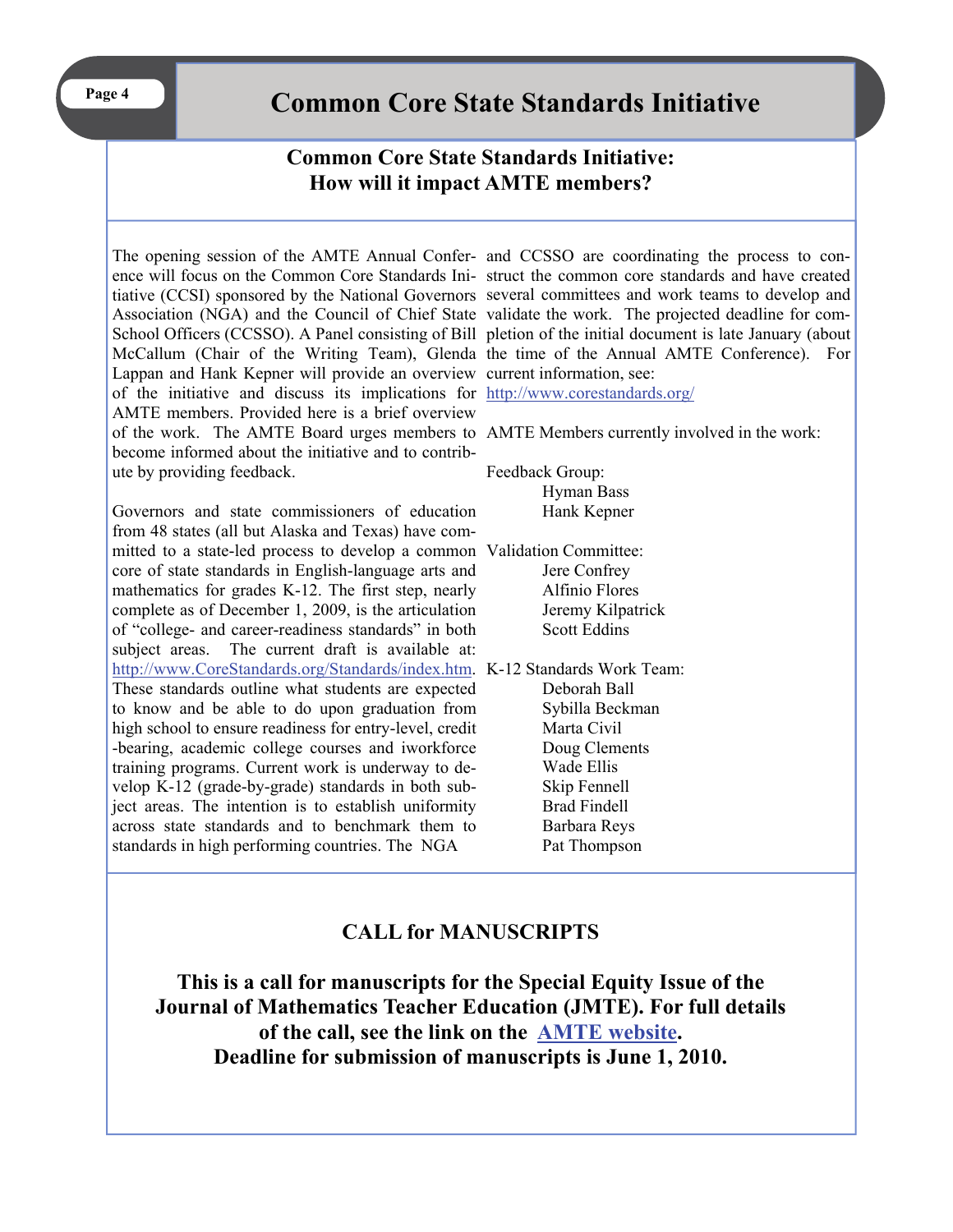# **AMTE Preconference Sessions Thursday morning, January 28th, 2010**

The following Preconference Sessions will be held on Thursday morning, January 28, 2010, at the 2010 AMTE Annual Conference at the Hyatt Regency Hotel in Irvine, California. Each session requires pre-registration; information is below. **No onsite registration will be available.** Please contact the organizers for more information.

#### **PRECONFERENCE SESSIONS**

#### **Technology Workshop**

*Developing teachers' mathematics TPACK: Showcasing exemplary technology tools and their uses in mathematics education.* 

#### **Standards for Elementary Mathematics Specialist (EMS) Teacher Preparation/Certification**

*Overview of the Standards for EMS teacher preparation/certification including how to use the recommendations to advocate for EMS.* 

#### **NCTM's NCATE Program Reviewer Training Workshop**

*Learn how to be an NCTM-prepared NCATE reviewer.* 

### **Preparing to Teach Mathematics with Technology [PTMT]: Engaging Practices and Materials for Technology-Using Mathematics Teacher Educators**

*Engage in using NSF-sponsored teacher education materials to prepare middle and secondary mathematics teachers to effectively use technology.* 

#### **Using Video and Student Work Focused on Children's Thinking to Help Professional Developers Support Elementary School Teachers in Transforming Their Teaching**

*Draw upon video and written student artifacts to support professional developers working with elementary school teachers* 

#### **The Mathematical Preparation of Teachers: Developing the Knowledge Base for Teacher Educators**

*Discuss how to develop a strong, cohesive, and scientifically reliable body of professional knowledge about what mathematical preparation is needed of teachers and of teacher-educators.* 

#### **Developing Preservice and Beginning Teachers' Use of Formative Assessment in the Secondary Classroom**

*Learn how to use networked technology to help pre-service and beginning teachers develop their use of ongoing, classroom-level assessment.* 

*Choose from SEVEN* **AMTE** *Preconference sessions! But you MUST register in advance! No on-site registration.* 

*AMTE Connections December 2009*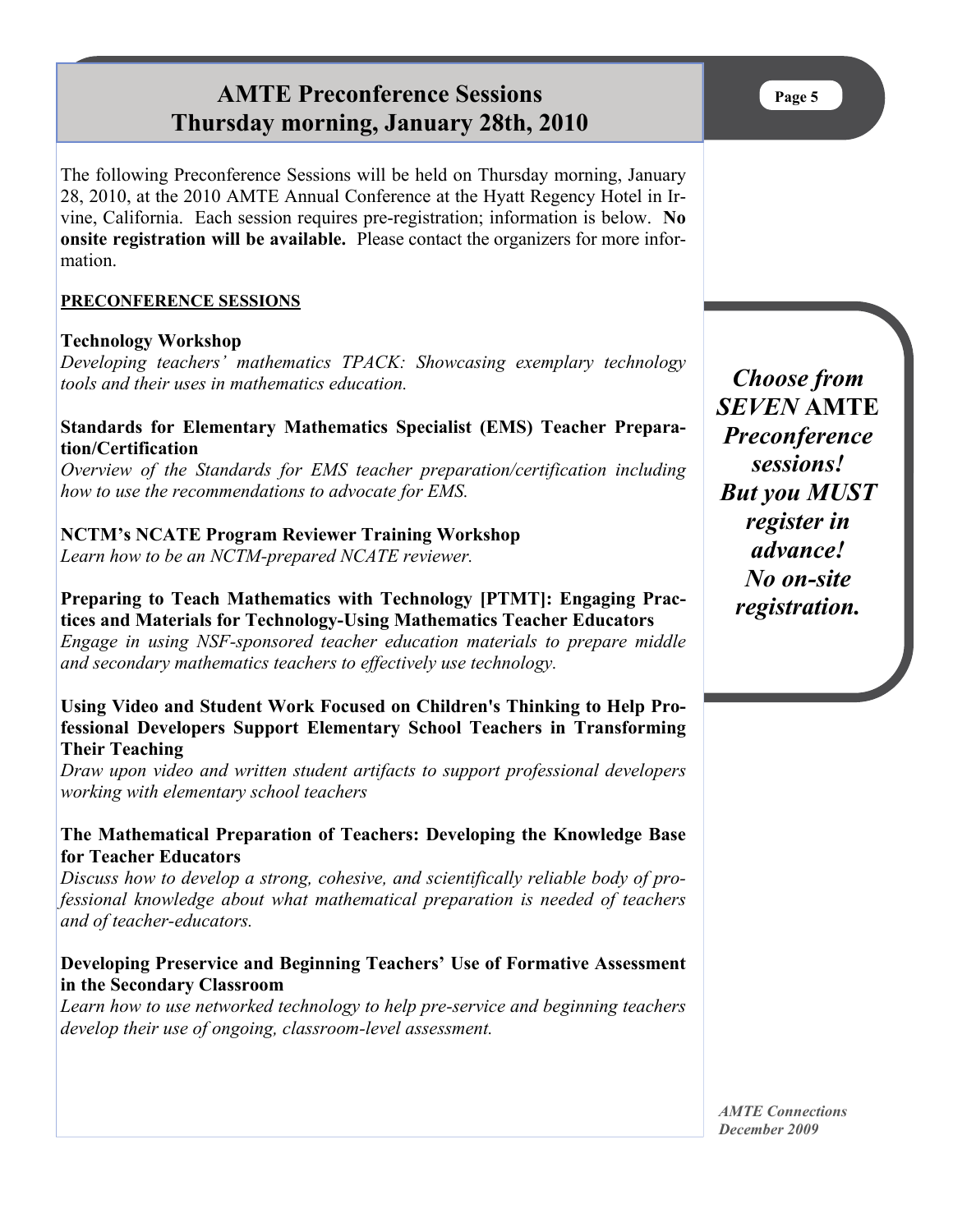# **AMTE Affiliate News**

#### Pennsylvania Association of Mathematics also conducted, sponsored by PAMTE. Nina **Teacher Educators (PAMTE)**

burgh November 4-6, 2009. On November who attended Pre-Service Teacher Day. 4, there was a program free to PAMTE members that included two roundtable dis-Plans are beginning for PAMTE's 4th Anments. This event provided an opportunity featured speakers are being invited. Oppora whole. PAMTE also helped to sponsor the please contact PAMTE President Nina Gisecond annual Pre-Service Teacher Day as rard at  $\frac{\text{mina}}{\text{optt.edu}}$ . part of the PCTM conference on November 5.

education, as well as engage them as much as possible in the learn/reflect process. Four  $\frac{imw41(\omega)psu.edu}{imw41(\omega)psu.edu}$ undergraduate student presentations were

PAMTE was involved with several events at mittee reported that there were a total of 116 the 58<sup>th</sup> Annual PCTM Meeting held in Pitts- pre-service teachers from 13 universities Girard and Mike Long, co-chairs of PCTM's Math Education Student Recruitment com-

cussion sessions and an informal joint recep-nual Symposium to be held at Shippensburg tion with PCSM, sponsored by Texas Instru-University on May 13-14, 2010. Several for PAMTE members to socialize, network, tunities for sharing sessions and roundtable and discuss issues pertinent to them, as well discussions will also be part of the program. as plan new initiatives for the organization as For more information on the symposium,

The overall goals of the day's events were to Writer's Cooperative for members, as well help pre-service teachers understand the im-as an Online Subscribed Group which will portance of professional organizations and provide a clearinghouse of resources being attending conferences for continued profes-shared among members. If you would like sional development, make them feel wel-more information on joining or becoming comed as beginning professionals in math involved with PAMTE, please contact Mem-Some other initiatives being undertaken by PAMTE include the organization of a Chair Jane Wilburne at

Editor's note: All AMTE affiliates are invited to share reports from their activities in this quarterly Newsletter.

Information about the eighteen current AMTE Affiliate activity as well as current contact information and connections to their websites is available at the [AMTE](http://amte.net/resources_affiliates.shtml) website.

**News from the Pennsylvania Association of Mathematics Teacher Educators (PAMTE)**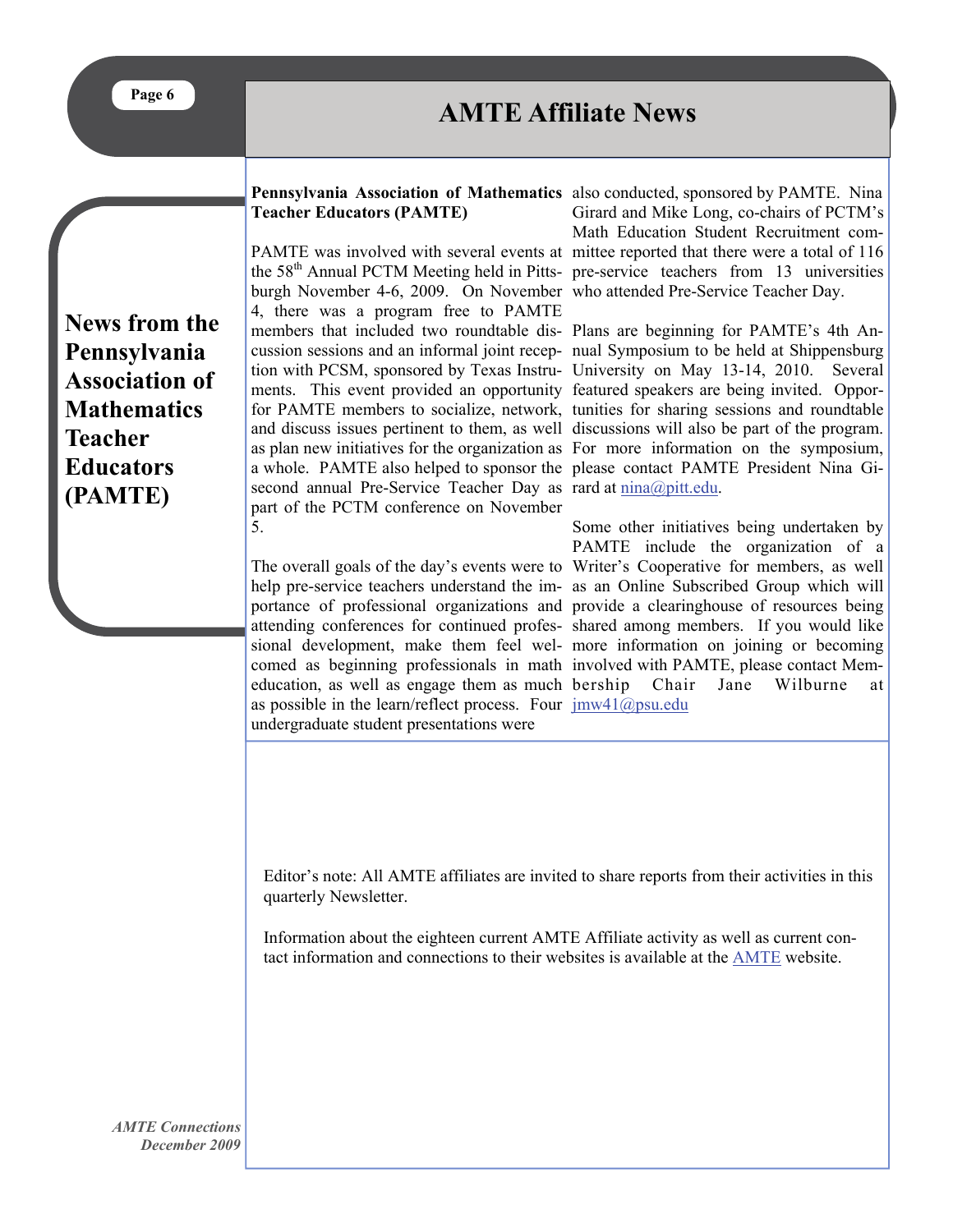**President's Message (continued from page 1)**

RSaT—The *Research, Service and Teaching*  Project—is a 3 year NSF-funded project aimed at supporting early career mathematics educators.

ing and Teaching (CLT) program. The pro-provided by NSF for the *RSaT* Project, gram, which awarded 18 grants from 2000- AMTE consider taking responsibility for 2005 focused on the development of infra-establishing an ongoing program designed to structure to prepare more doctorates in support early career mathematics teacher mathematics education. Many of the CLTs educators. As with *Project NExT*, this type facilitated a unique collaboration of institu-of program takes time and energy to estabtions working together to strengthen doc-lish. It will require some continuing finantoral programs in mathematics education cial support. In this regard, *Project NExT* and increase the number of graduates with provides an established model to build upon. doctorates in mathematics education. CLT Its link to an established professional ordoctoral graduates have taken positions ganization (MAA) is critical as it provides across the USA in a variety of different set-for institutionalization of the program, tings, from community colleges to four-year unlike NSF grants that have a fixed timeinstitutions to doctoral granting institutions. frame.

As they assume academic positions, there is The AMTE Board and the Mentoring Coma need for continued opportunities to net-mittee will be considering the role of AMTE work with other early-career and senior fac-in establishing and maintaining a quality ulty, engage in research and scholarly writ-early career induction program for matheing, and grow professionally. The need for matics teacher educators. If this effort is to continued support was anticipated by the be successfully spearheaded by AMTE, it NSF CLT Blue Ribbon Panel that noted, will require "people power" as well as ac-"Making it easy for [graduates] to remain quiring corporate and professional organizaconnected to like-minded colleagues is tion contributions. I encourage you to conlikely to pay important dividends for the tact me if you have ideas or would like to productivity of STEM research in the years help in this work. You can also send sugto come."  $(p, 9)$ 

#### **A New Initiative - RSaT**

NSF recently funded a new project aimed at supporting early career mathematics educators – the *Research, Service and Teaching (RSaT) Project.* The 3-year RSaT Project Committee; [mcenders@mtsu.edu](mailto:mcenders@mtsu.edu) (Robert Reys, PI) will organize and host an induction program for recent doctoral gradu-National Science Foundation. (2007). *Building*  ates in mathematics education that are early *on the CLT Program.* A White Paper Presented in their faculty positions in either mathemat-to the Education and Human Resources Directorics departments or colleges of education. ate/ Division for Research in Learning, National The program is an 18-month experience that Science Foundation, August 3, 2007. networks new doctorates in mathematics education and focuses on three themes (research, teaching, leadership development). More information about this new project is available at

<http://matheddb.missouri.edu/rsat>

#### **Next Step for AMTE**

I propose that, with the help of the AMTE

is represented by the NSF Centers for Learn-Mentoring Committee and the initial support

gestions to me or Mary Enderson (Chair of the AMTE Mentoring Committee). I look forward to hearing from you.

Barbara Reys, President, AMTE; [reysb@missouri.edu](mailto:reysb@missouri.edu)

Mary Enderson, Chair, AMTE Mentoring

Reys, B. J., Lloyd, G. M., Marrongelle, K., & Winsor, M. (2008). Induction of doctoral graduates in mathematics education into the profession. In J. Dossey & R. Reys (Eds.), [U.S. Doc](http://www.ams.org/bookstore-getitem?item=CBMATH-15)[torates in Mathematics Education: Developing](http://www.ams.org/bookstore-getitem?item=CBMATH-15)  [Stewards of the Discipline](http://www.ams.org/bookstore-getitem?item=CBMATH-15) (CBMS Issues in Mathematics Education, Vol. 15, pp. 169-176). Washington, DC: American Mathematical Society/Mathematical Association of America.

*AMTE Connections December 2009*